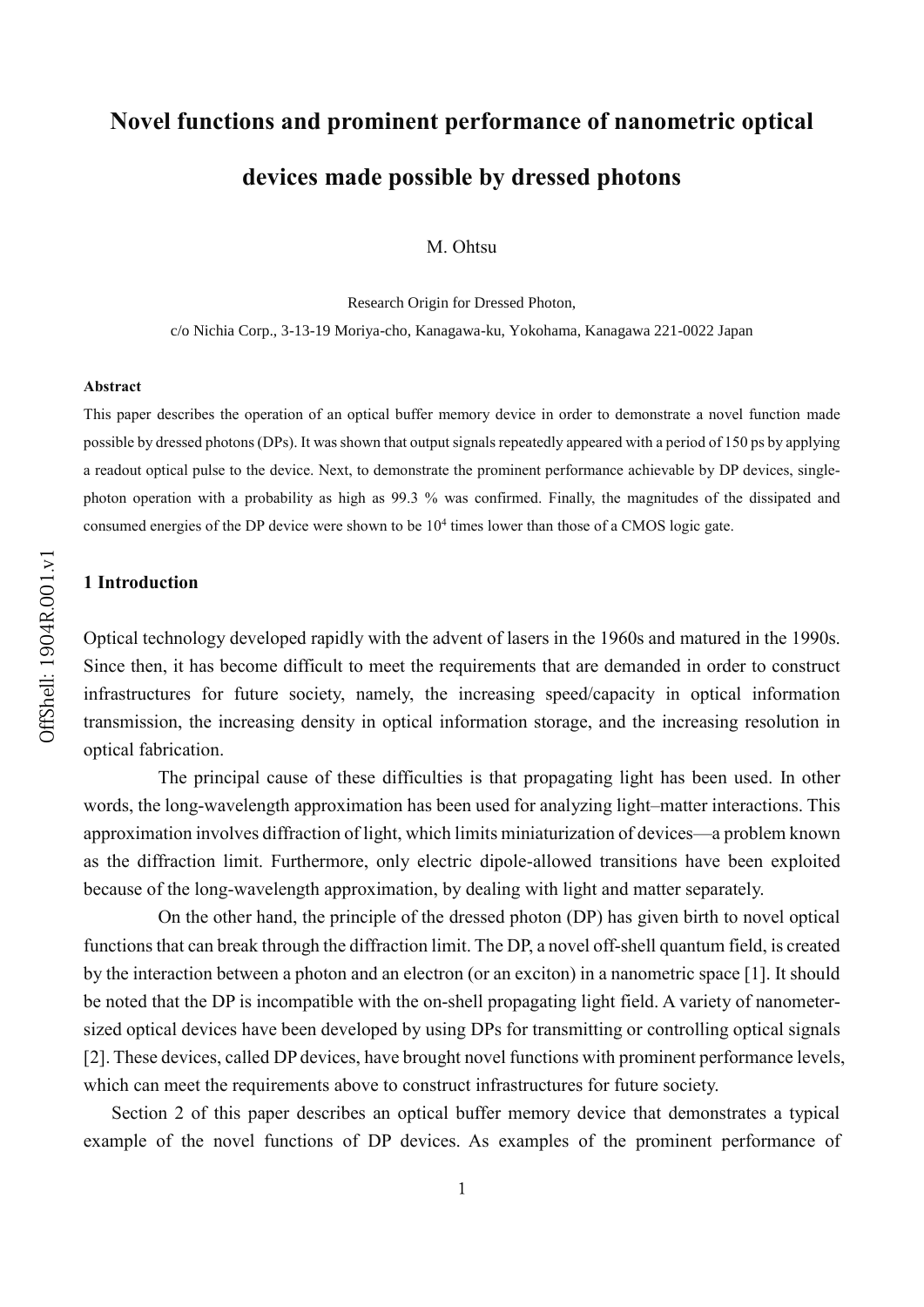achievable by DP devices, Section 3 demonstrates that the dissipated and consumed energies of this optical buffer memory device were extremely low. A summary of the paper is given in Section 4.

#### **2 Optical buffer memory device**

In order to explore the possibility of realizing an optical buffer memory device, preliminary experiments were carried out by using a nano-optical condenser [3], called an optical nano-fountain, whose structure is schematically explained by Fig. 1(a). Three groups of cubic CuCl nano-materials (NMs) embedded in a NaCl host crystal at a temperature 40 K were used: A large NM (L-NM with the side length  $l_L$ ) was surrounded by a large number of small NMs (S-NMs with the side lengths  $l_s$ ). Medium-sized NMs (M-NMs with the side lengths  $l_M$ ) were placed in the spaces between the L-NM and the S-NMs. The ratio  $l_s: l_M$  was adjusted to be  $1:\sqrt{2}$  so that the lowest excited energy level of an exciton in an S-NM and the second-lowest excited energy level in the M-NM were resonant with each other. The ratio  $l_M : l_L$  was also adjusted to be  $1:\sqrt{2}$  to achieve resonance between the M-NMs and the L-NM. For these adjustments, the averages of  $l_s$ ,  $l_M$ , and  $l_L$  were set to be approximately 3 nm, 5 nm, and 7 nm, respectively, in the device fabrication process.



Fig. 1 A nano-optical condenser.

(a) The structure.

(b) Measured temporal variation of the emitted light intensities. Curves A and B represent the intensities, emitted from M-NMs and L-NM, respectively. The peaks at  $t = 0$ , identified by the downward arrows, represent artifacts that originated from the incident optical pulse.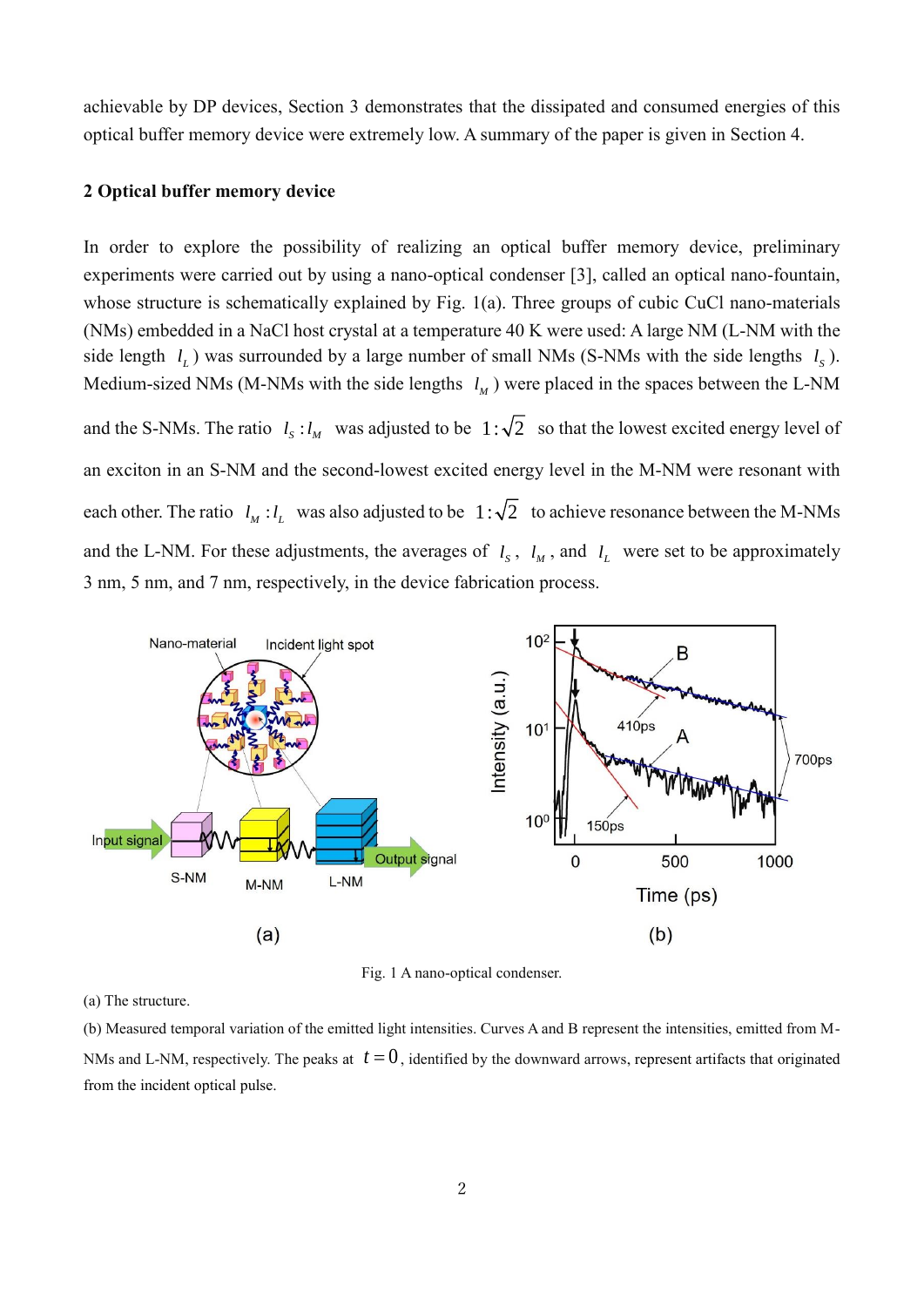This device used autonomous DP energy transfers from the S-NMs to the M-NMs and subsequently to the L-NM for collecting the incident optical energy at the L-NM. Figure 1(b) shows the measured results of the relation between time  $(t)$  and the light intensity emitted from the device after it was illuminated by a short optical pulse of 325 nm-wavelength at  $t = 0$  [4]. The curve A is the intensity of the light emitted from the M-NMs as a result of the DP energy transfer from the S-NMs to the M-NMs and subsequent relaxation of the excitons from the second-lowest excited energy level to the lowest excited energy level in the M-NMs. The curve B is the intensity of the light emitted from the L-NM as a result of the DP energy transfer from the M-NMs to the L-NM and subsequent relaxation of the exciton in the L-NM. The peaks of these curves at  $t = 0$ , identified by the downward arrows, represent artifacts that originated from the incident optical pulse.

As a result of fitting exponential functions to these curves, the decay time constant of the curves A and B were found to be 150 ps and 410 ps, respectively, in the range  $0 \le t \le 300$ ps. These values corresponded to the DP energy transfer times. In the range  $t \geq 300 \text{ps}$ , the two curves decayed with the time constant of 700 ps, which corresponded to the conventional radiation lifetime of the L-NM [5].

Based on the preliminary experimental results above, the novel optical buffer memory was expected to operate within a time shorter than the radiation lifetime of the NM. Figure 2 schematically explains the structure and operation of the optical buffer memory device. For holding the input optical signal in this device, nutation of the DP energy between two NMs of equal side length was used, as is shown in Fig. 2(a). The buffering time corresponds to the cycle time of the nutation. To read out the held signal, a NOT logic gate, whose operation was based on DPs [6], was installed in proximity to the two NMs (Fig.2(b)). Application of a readout optical pulse to the NOT logic gate created output photons that propagated out from the device.



Fig. 2 An optical buffer memory device.

(a) Holding an optical signal by means of nutation of the DP energy between two NMs.

(b) Acquiring an optical signal by applying a readout optical pulse to the NOT logic gate.

As was the case in Fig. 1, CuCl NMs were used for demonstrating the device operation. Pumpprobe spectroscopy was used for acquiring spectral data, where the pump and probe pulses corresponded to the optical input and readout pulses, respectively. Their pulse widths were 2 ps. Figure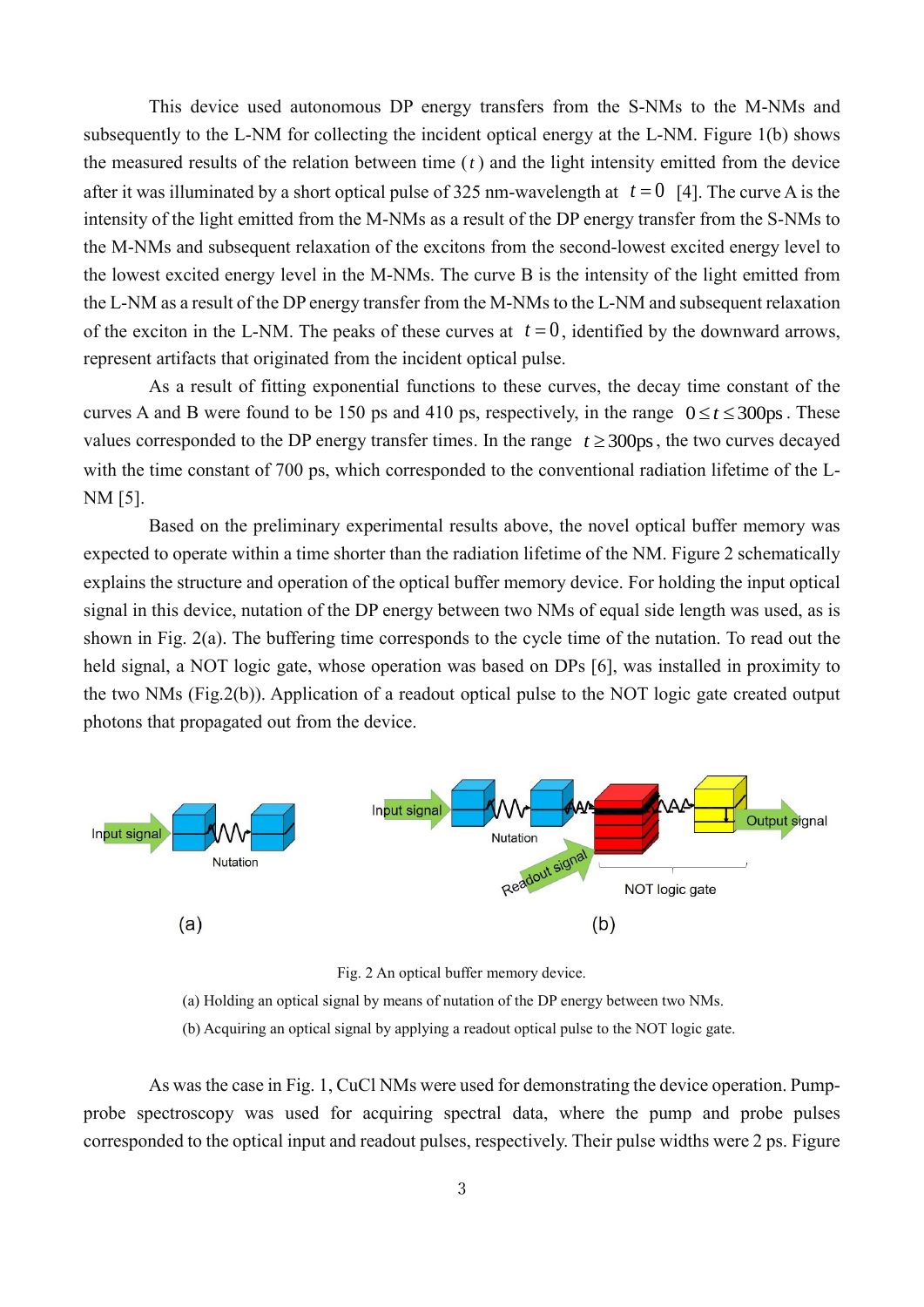3(a) is the spatial distribution of the light intensity emitted by illuminating the NMs with 325 nmwavelength light. Figure 3(b) represents the spectral profile of the light emitted from NMs located in the area surrounded by a broken circle in Fig. 3(a). The peaks A and B correspond to the input signal (the illuminated light) and the light applied for readout, respectively. The peak C is the output signal, by which the operation of the optical buffer memory was successfully confirmed.



Fig. 3 Result of experiments using CuCl NMs.

(a) Spatial distribution of the emitted light intensity.

(b) Spectral profile of the emitted light acquired from the area surrounded by a broken circle in (a). Peaks A and B correspond to the illuminated light and the light for readout, respectively. Peak C is the output signal.

Figure 4 is the temporal variation of the output signal intensity plotted as a function of the time delay, i.e. the time difference between the applications of the input and readout pulses to the device. Curves A and B represent the experimental values. Curve C is the theoretical curve fitted to them by using three numerical values. They were (1) a decay time constant of 600 ps, which corresponded to the time required for the DP energy transfer observed at  $0 \le t \le 300 \text{ps}$ , (2) a decay time constant of 1300 ps, which corresponded to the radiative relaxation observed at  $t \ge 300$ ps, and (3) a nutation cycle of 155 ps.

The curve C exhibits a pulsating feature, taking a first local maximum immediately after the readout pulse is applied. This corresponded to the first output signal. Subsequently, a series of output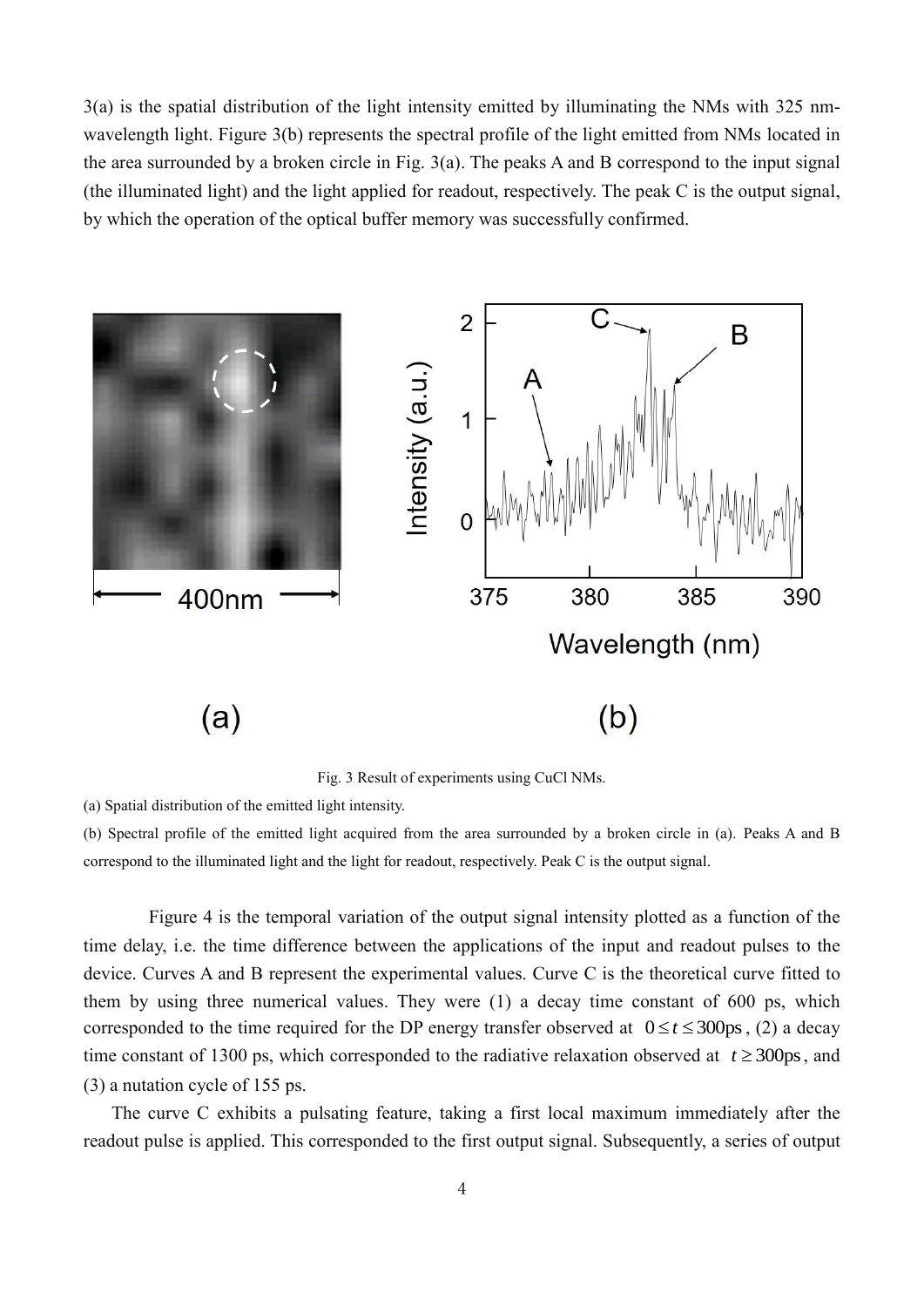signals repeatedly appeared with a period of 150 ps, which corresponded to the nutation cycle above. Even though the device was as small as 29 nm (Fig. 2(b)), such a long period was successfully realized. This novel function, made possible by DPs, has never been seen before in conventional optical devices.

At the end of this section, it should be pointed out that another type of optical buffer memory device has been proposed by using the anti-symmetric state of the exciton due to the DP energy exchange between the two NMs [7].



Fig. 4Temporal variation of the output signal intensity as a function of the time delay. Curves A and B represent the experimental results. Curve C is the theoretical curve fitted to the curves A and B.

## **3 Single-photon operation and extremely low-energy consumption**

After an exciton is created by injecting a photon to the input terminal NM of the DP device, a photon is created by subsequent DP energy transfer to the output terminal NM and relaxation. Thus, the DP device is expected to be operated by a single photon. This single-photon operation has been confirmed by photon correlation experiments [8]. As shown in Fig. 5 (a), two cubic NMs (S-NM and L-NM) whose side length ratio was adjusted to  $1:\sqrt{2}$  were used, as was the case in Fig. 1.

Figure 5(b) shows the experimental results acquired by using cubic CuCl NMs embedded in a NaCl host crystal at a temperature of 15 K [9]. The horizontal and vertical axes represent the time difference between the detections by two photodetectors and the cross-correlation coefficient between the two detected light intensities. When the time difference was zero, the value of the measured crosscorrelation coefficient was nearly zero, which meant that the quantum state of the photon was in an anti-bunching state. From these experimental results, the probability of occurrence of the single-photon emission event was estimated to be as high as 99.3%.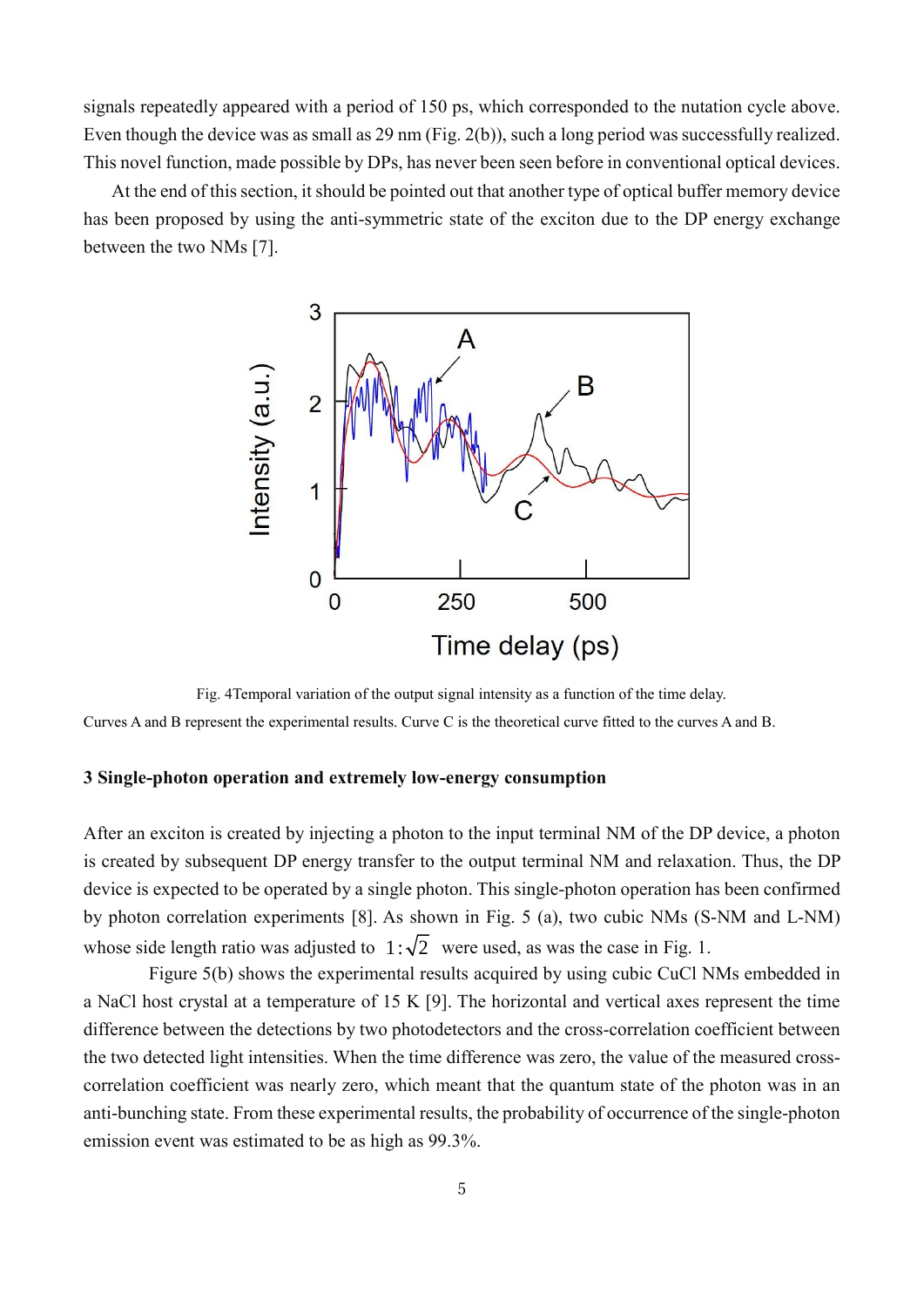

Fig. 5Experimental results for single-photon operation.

(a) Setup of photon correlation experiment.

(b) Measured dependence of the cross-correlation coefficient on the time difference between the detections by two photodetectors.

Such a high probability of single-photon emission is due to the following blockade mechanisms: If two excitons are created in the S-NM by a single input photon, the exciton energy of the lowest excited level decreases by about 30 meV due to coupling of the two excitons. Thus, this exciton energy is detuned from the input signal energy and also from the exciton energy of the secondlowest excited level in the L-NM. As a result, the creation of two excitons in the S-NM is not allowed, and DP energy transfer from the S-NM to the L-NM is blocked. Due to this blockade mechanism, DP energy transfer to the L-NM is allowed only when one exciton is created in the S-NM. As a result, only a single photon is emitted from the L-NM.

Very low energy dissipation and consumption capabilities are expected due to the singlephoton operation of the DP device above. As a first step to confirm these capabilities, the magnitude of the energy dissipation is discussed in comparison with that of conventional electronic devices. For operating an electronic device, electrical wires are required to connect with a power supply and other devices. This means that the magnitude of the energy dissipation is governed not only by the electronic device itself but also by other elements, including wires, and load resistances that consume a large amount of energy. In contrast, since the DP device does not require electrical or optical wires, the energy is dissipated only in the DP device due to relaxation from a higher to a lower energy level in an NM. The rate of this relaxation is about  $1 \times 10^{11}$  s<sup>-1</sup> in the case of a CuCl NM. Based on this value, the magnitude of the energy dissipated in the DP device was estimated to be extremely low, namely,  $10<sup>4</sup>$ times lower than that of a CMOS logic gate [10]. The energy transfer process in the DP device is similar to that observed in a photosynthetic bacterium [11]. Because of its high energy transfer efficiency, this process is receiving attention as a novel optical function that is inherent to complex systems in nano-scale spaces [12].

As a second step, the magnitude of the energy consumption is discussed by estimating the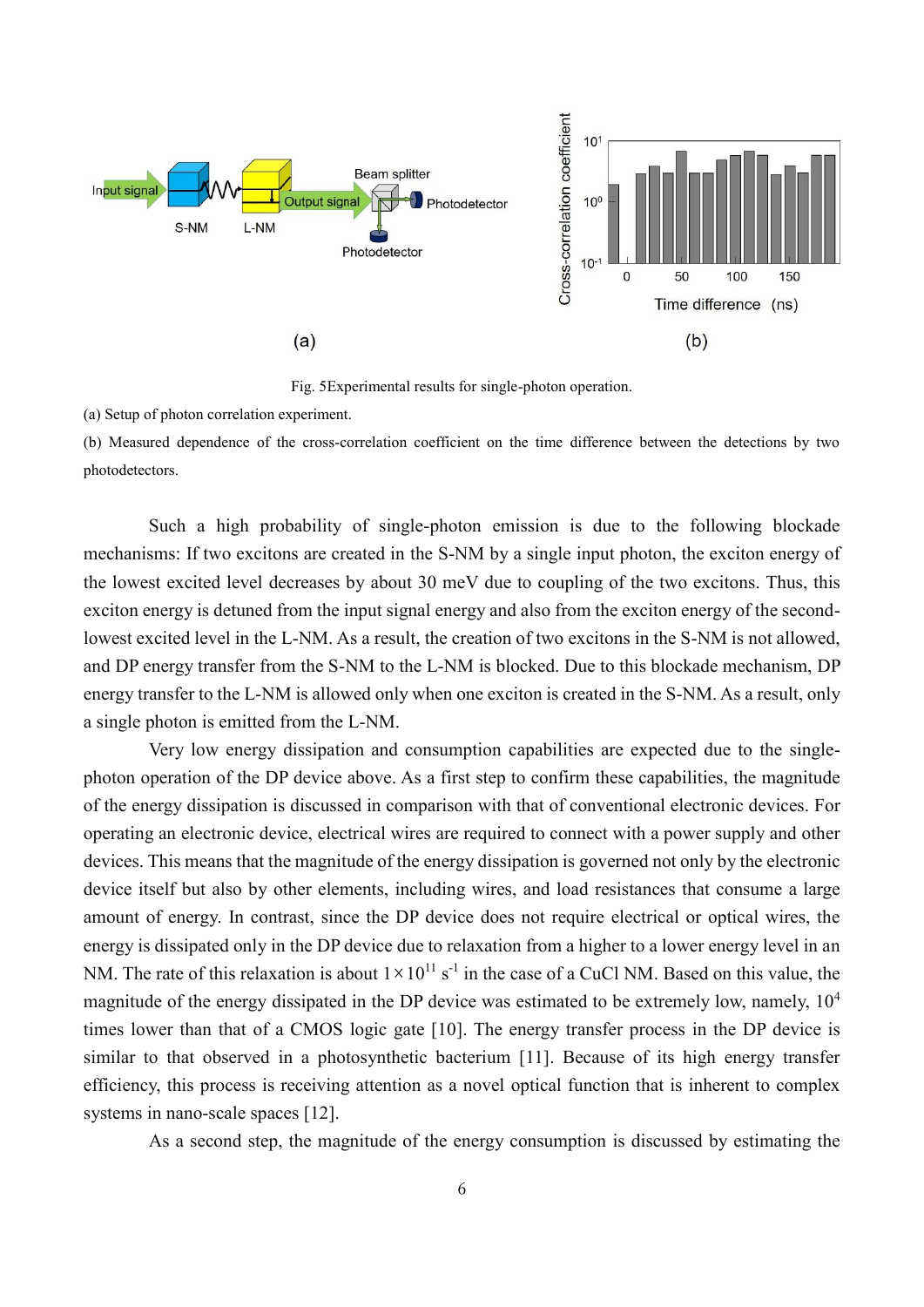magnitude of the driving energy and dissipated energy from the viewpoint of transmitting significant information to a receiver [13]. For this estimation, a basic optical information transmission system is considered, as illustrated in Fig. 6. It is composed of an input interface (a nano-optical condenser [3]) to convert the input propagating light to a DP, a NOT logic gate [6], and an output interface. The CuCl NMs in Figs. 1-5 are replaced by InAs NMs for enabling practical room-temperature operation. The output interface is composed of a gold NM to convert the created DP to propagating light [14] that reaches a photodetector. Then, it is converted to an electrical signal.



Fig. 6A system composed of an input interface, a NOT logic gate, an output interface, and a photodetector.

The intensity of the propagating light (the output signal) is required to be sufficiently high in order to achieve detection with a sufficiently large signal-to-noise ratio for definitely recognizing the transmitted information. To meet this requirement, it was estimated that the magnitude of energy consumption must be larger than 140 eV, which was approximately equal to the experimentally estimated value (156 eV). In this estimation, the magnitude of the energy consumption at the output interface was found to be the largest. That in the input interface was smaller. It should be emphasized that the magnitude in the NOT logic gate was too small to be neglected. For comparison, the magnitude of the energy consumption of a CMOS logic gate, to which a load impedance is connected, was estimated to be 6.3 MeV [15]. Since the value estimated above (140 eV) is about  $10^4$  times smaller, it is confirmed that the energy consumption of the system in Fig. 6 is extremely low.

Finally, the signal processing rate of the NOT logic gate in Fig. 6 was estimated by noting that this rate depended on (1) the DP energy transfer time from the input NM to the output NM, (2) the number of photons required to recognize a one-bit signal with a conventional receiver, and (3) the efficiency of the output interface. By using 50 ps [14], 100, and 0.45 for these values, respectively, the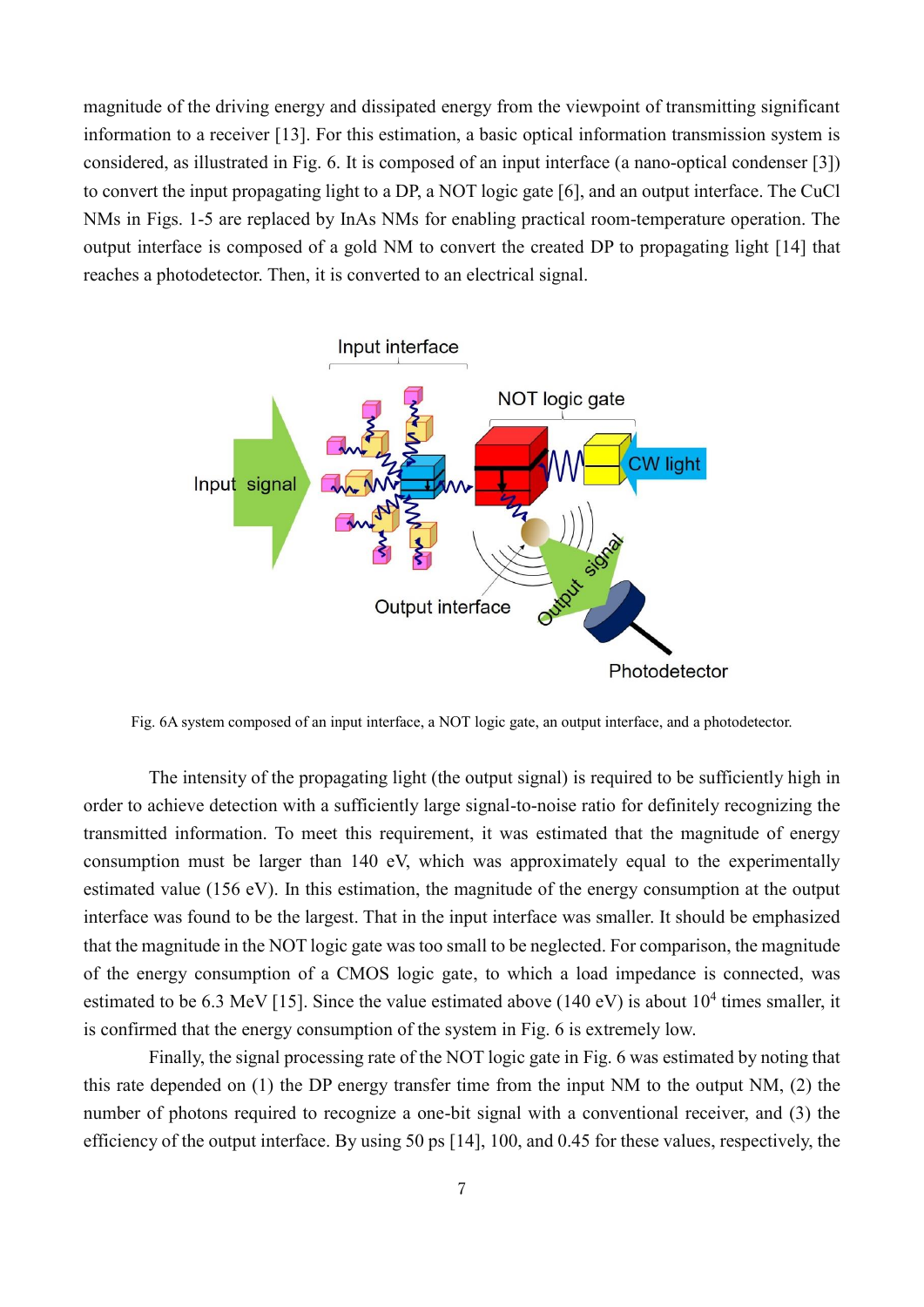signal processing rate was estimated to be as high as 90 Mb/s. If one can utilize the device redundancy of multiple identical devices operating in parallel, the minimum duration for a single information bit can be shortened, allowing further increases in the signal processing rate.

From the estimations described above, it was confirmed that the energy consumed by DP devices was extremely low, which means that a higher degree of integration of these devices can be expected as compared with that of conventional electronic devices. Also, the much higher degree of integration compared with conventional optical devices will enable the construction of novel integrated systems that are not possible as long as conventional electrical or optical devices are used. That is, one can be released from the commonly held view in conventional technology that "light should be used for communication because of its high propagation speed, while electrons should be used for computing because of their small size." A DP computer using DP devices has been proposed as an example of the novel systems that can be constructed when released from this common view [16]. It should be noted that DP computing is completely different from conventional optical computing [17], which carries out digital information processing using several technologies based on spatially parallel processing utilizing the wave optical properties of propagating light, for example, holography. In contrast, DP computing carries out digital processing of time-sequential signals, which has never been possible by using conventional optical devices and propagating light.

# **4 Summary**

First, as an example of the novel functions of DP devices, the operation of an optical buffer memory device was demonstrated. By applying a readout optical pulse to this device, the output signals repeatedly appeared with a period of 150 ps, which corresponded to the cycle of nutation of the DP energy between the two NMs. Second, for demonstrating the prominent performance achievable by DP devices, single-photon operation was confirmed with a probability as high as 99.3 %. Third, the magnitude of the energy dissipated in the DP device was estimated to be  $10<sup>4</sup>$  times lower than that of a CMOS logic gate. Lastly, the magnitude of the energy consumed by the DP device system (composed of an input interface, a NOT logic gate, and an output interface) was estimated to be  $10^4$  times smaller than that of a CMOS logic gate.

### **Acknowledgements**

A part of this work was supported by Research Foundation for Opto-Science and Technology. The author thanks Prof. T. Kawazoe (Tokyo Denki Univ.) for his collaborations in experimental research on the dressed photons and off-shell science.

#### **References**

<sup>[1]</sup> H. Sakuma, I. Ojima, and M. Ohtsu, "Dressed photons in a new paradigm of off-shell quantum fields," Progress in